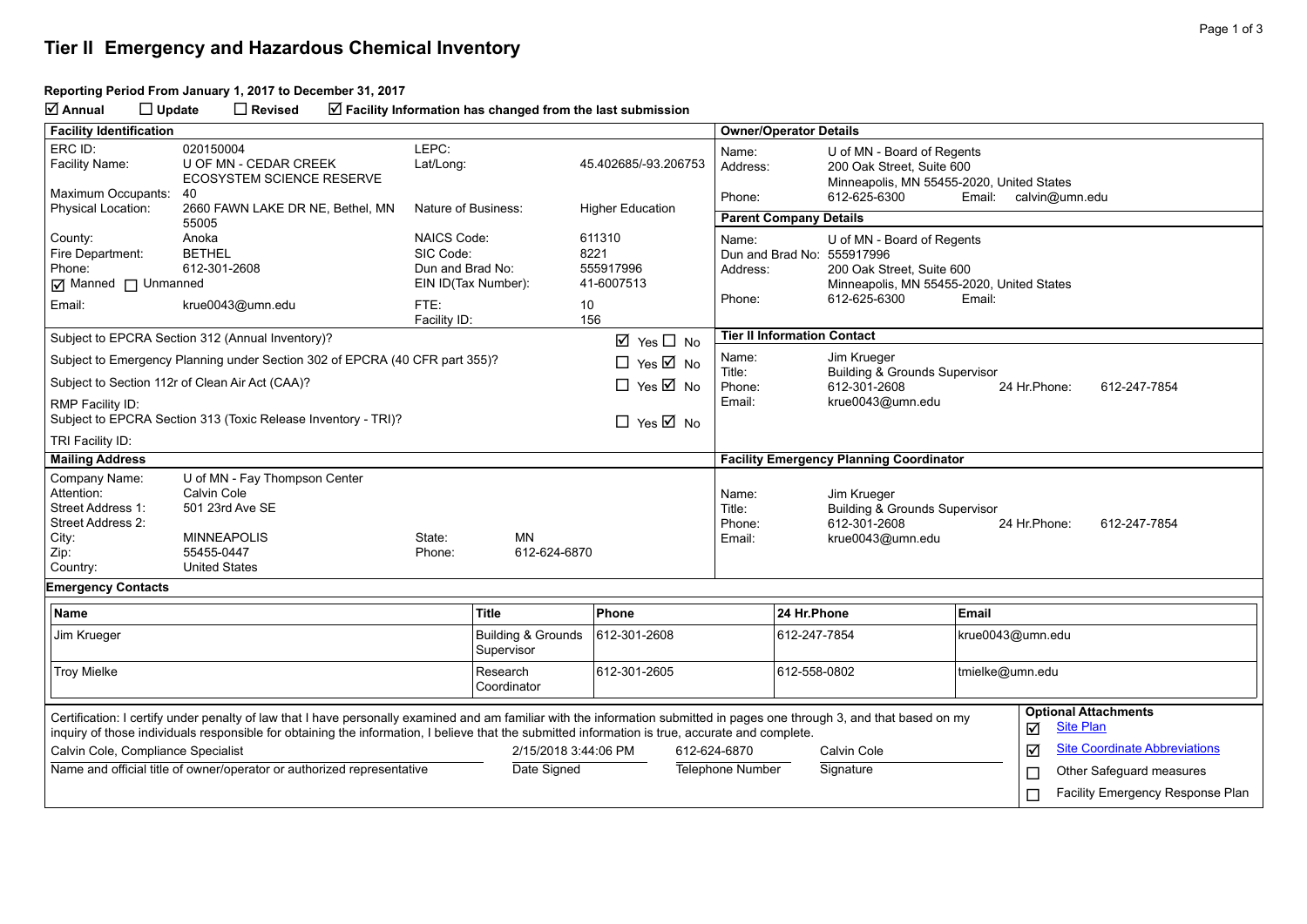**Tier II Emergency and Hazardous Chemical Inventory** 

**Facility/Site Name: U OF MN - CEDAR CREEK ECOSYSTEM SCIENCE RESERVE-----ERC ID: 020150004**

**Reporting Period From January 1, 2017 to December 31, 2017**

| <b>Chemical Description</b>                                   |                                                                                                        | <b>Physical Hazards</b> |                                                        |                                     |                                                                          | <b>Health Hazards</b>                                     |                   |  |
|---------------------------------------------------------------|--------------------------------------------------------------------------------------------------------|-------------------------|--------------------------------------------------------|-------------------------------------|--------------------------------------------------------------------------|-----------------------------------------------------------|-------------------|--|
| Chemical ID:<br>535610<br>Check if Chemical Information is    | $\Box$ Combustible dust                                                                                |                         |                                                        |                                     |                                                                          | $\boxtimes$ Acute toxicity (any route of exposure)        |                   |  |
| ☑<br>changed from the last submission:                        | $\Box$ Corrosive to metal                                                                              |                         |                                                        |                                     | $\Box$ Aspiration hazard                                                 |                                                           |                   |  |
| 124-38-9<br>$CAS$ #:<br>Trade Secret:                         | $\Box$ Explosive                                                                                       |                         |                                                        |                                     | $\Box$ Carcinogenicity                                                   |                                                           |                   |  |
| $\Box$<br><b>Chemical Name:</b><br><b>CARBON DIOXIDE</b>      |                                                                                                        |                         | $\Box$ Flammable (gases, aerosols, liquids, or solids) |                                     | $\Box$ Germ cell mutagenicity                                            |                                                           |                   |  |
| Contains EHS: $\Box$<br>Exceeds TPQ: $\Box$<br>EHS:<br>$\Box$ | $\boxtimes$ Gas under pressure                                                                         |                         |                                                        |                                     |                                                                          | $\boxtimes$ Hazard Not Otherwise Classified (HNOC)        |                   |  |
| EHS Name:                                                     | $\boxtimes$ Hazard Not Otherwise Classified (HNOC)<br>$\Box$ In contact with water emits flammable gas |                         |                                                        |                                     | $\Box$ Reproductive toxicity<br>$\Box$ Respiratory or skin sensitization |                                                           |                   |  |
| $\Box$ Pure $\Box$ Mix $\Box$ Solid $\Box$ Liquid $\Box$ Gas  |                                                                                                        |                         |                                                        |                                     |                                                                          |                                                           |                   |  |
| Chemical Added On:<br>Exceed TPQ On:                          | $\Box$ Organic peroxide                                                                                |                         |                                                        |                                     | $\Box$ Serious eye damage or eye irritation                              |                                                           |                   |  |
| Check if the chemical is below<br>□<br>reporting threshold:   | $\Box$ Oxidizer (liquid, solid or gas)                                                                 |                         |                                                        |                                     | $\boxtimes$ Simple asphyxiant                                            |                                                           |                   |  |
|                                                               | $\Box$ Pyrophoric (liquid or solid)                                                                    |                         |                                                        |                                     | $\Box$ Skin corrosion or irritation                                      |                                                           |                   |  |
|                                                               | $\Box$ Pyrophoric gas                                                                                  |                         |                                                        |                                     |                                                                          | $\Box$ Specific target organ toxicity (single or repeated |                   |  |
|                                                               | $\Box$ Self-heating                                                                                    |                         |                                                        | exposure)                           |                                                                          |                                                           |                   |  |
|                                                               | $\Box$ Self-reactive                                                                                   |                         |                                                        |                                     |                                                                          |                                                           |                   |  |
| Inventory                                                     |                                                                                                        |                         |                                                        | <b>Storage Codes &amp; Location</b> |                                                                          |                                                           |                   |  |
| Max Daily Amt (lbs): 108000                                   | <b>Container Type</b>                                                                                  | <b>Pressure</b>         | <b>Temperature</b>                                     | <b>Storage</b>                      | <b>Description</b>                                                       | Lat/Long                                                  | <b>Max Amt At</b> |  |
| Max Daily Amt Code: 10                                        | [A]Above ground [2]Greater                                                                             |                         | [6]Less than                                           | Location<br><b>NE OF MAIN</b>       |                                                                          | 45.402685/-                                               | Location(lbs)     |  |
| Avg Daily Amt (lbs): 62300                                    | tank                                                                                                   | than ambient            | ambient                                                | <b>BUILDING</b>                     |                                                                          | 93.206753                                                 |                   |  |
| Avg Daily Amt Code: 08                                        |                                                                                                        | pressure                | temperature but not<br>cryogenic                       |                                     |                                                                          |                                                           |                   |  |
| Max Amt in Largest Container (lbs):                           |                                                                                                        |                         |                                                        |                                     |                                                                          |                                                           |                   |  |
| No of days onsite: 365                                        |                                                                                                        |                         |                                                        |                                     |                                                                          |                                                           |                   |  |